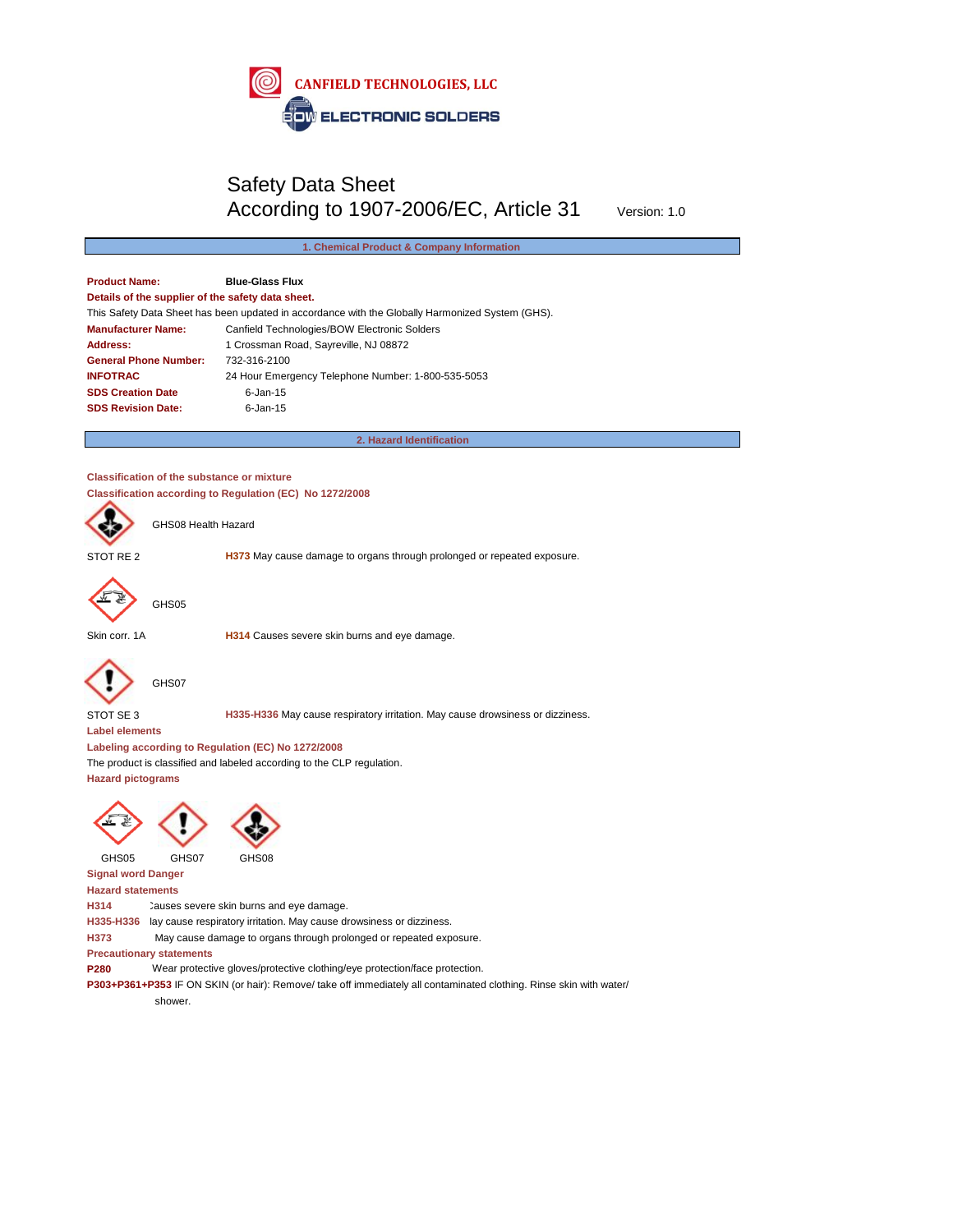**P305+P351+P338** IF IN EYES: Rinse cautiously with water for several minutes. Remove contact lenses, **P301-P330+P331** IF SWALLOWED: Rinse mouth. Do NOT induce vomiting. **P402+P404** Store in a dry place. Store in a closed container.

**P501** Dispose of contents/container in according with local/regional/national regulations.

**Other hazards Results of PBT and vPvB assessment** 

PBT : Not applicable vPvB: Not applicable

**3.Composition/ information on ingredients**

## **Chemical characterization: Mixtures**

**Description**: Mixtures of the substances listed below with nonhazardous additions.

| <b>Chemical components:</b> |                   |    |                                     | Percentage % |
|-----------------------------|-------------------|----|-------------------------------------|--------------|
| CAS: 7646-85-7              | Zinc chloride     | ⇐  | Skin Corr. 1B H314; Eye Dam. 1 H318 | $10 - 20%$   |
| <b>EINECS: 231-592-0</b>    |                   | 02 | Acute Tox. 4, H302                  |              |
| CAS: 12125-02-9             |                   |    |                                     |              |
| <b>EINECS: 235-186-4</b>    | Ammonium chloride | ◇  | Acute Tox. 4, H302 Eye Irrit. H319  | $2 - 5%$     |
| CAS: 7732-18-5              | Water             |    |                                     | 75-88%       |
| <b>EINECS: 231-791-2</b>    |                   |    |                                     |              |

#### **Additional information:**

This solder flux product does not contain any Substance of Very High Concern (SVHC) on the European Chemicals Agency (ECHA) Candidate list.

**Description of first aid measures**

**After inhalation:** Supply fresh air, consult doctor in case of complaints.

**After skin contact:** Immediately wash with water and soap and rinse thoroughly.

**After eye contact:** Rinse opened eye for several minutes under running water.

**After swallowing:** Seek immediate medical advice.

## **Information for doctor:**

Most important symptoms and effects, both acute and delayed. Indication of any immediate medical attention and special treatment needed.

**5. Firefighting**

**4. First Aid** 

## **Extinguishing media Suitable extinguishing agents:** CO2, extinguishing powder or water spray. Fight larger fires with water spray or alcohol resistant foam. **Special hazards arising from the substance or mixture** In case of fire, the following can be released: Carbon monoxide (CO) Nitrogen oxides (Nox) Carbon dioxide (CO2) **Advice for fire fighters Protective equipment:** Wear self-contained respiratory protective device.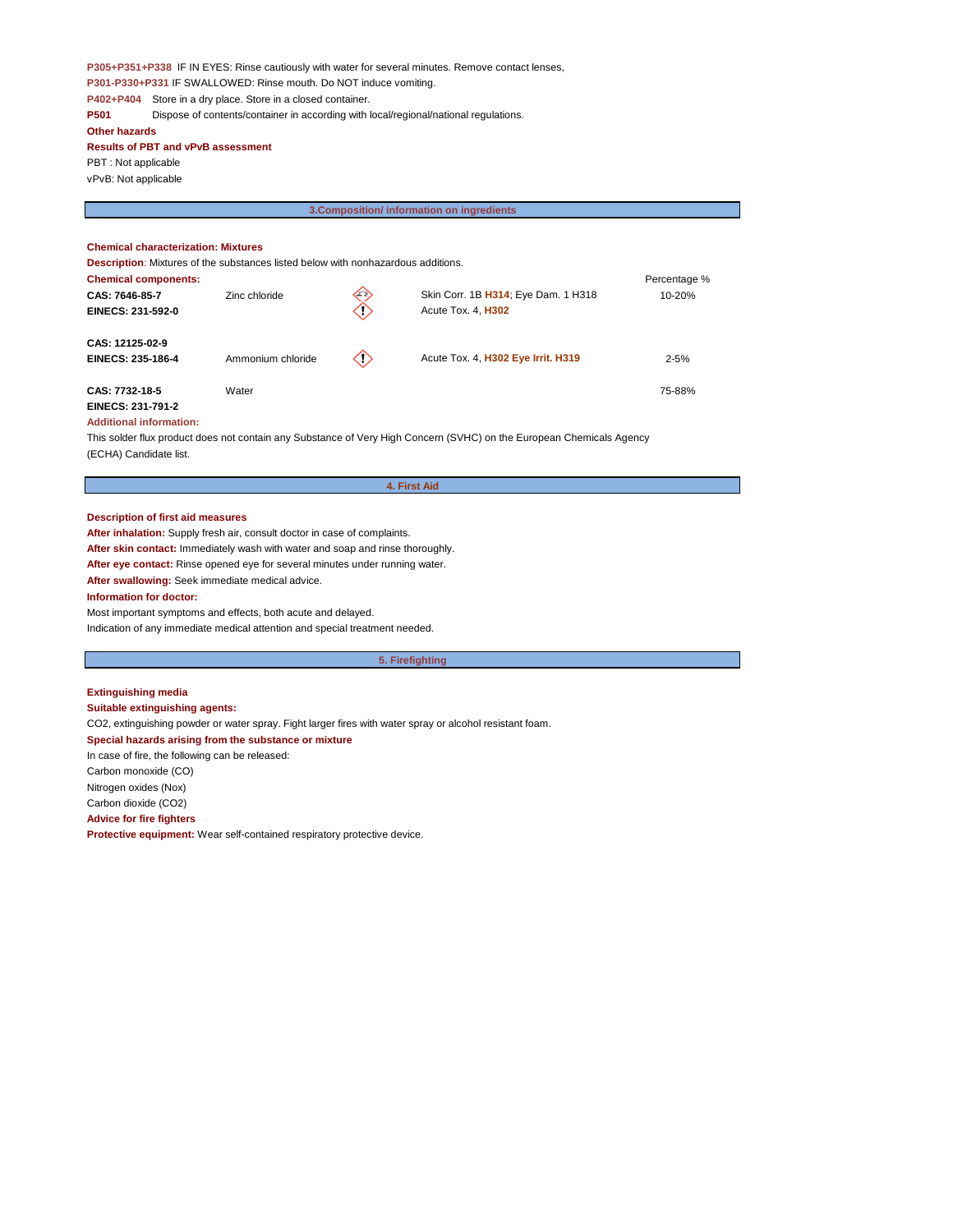#### **6. Accidental Release Measures**

**Personnel Precautions:** Evacuate area and keep unnecessary and unprotected personnel from entering the area.

**Personal precautions, protective equipment and emergency procedures:** Ensure adequate ventilation.

**Environmental precautions:** Do not allow to enter sewers/surface or ground water.

**Methods and material for containment and cleaning up:** 

Dispose contaminated material as waste according to item 13.

Ensure adequate ventilation.

Melted solder will solidify on cooling and can scraped up. Use caution to avoid breathing fumes if a gas torch is used to cut up large pieces.

## **Reference to other sections**

See Section 7 for information on safe handling.

See Section 8 for information on personal protection equipment.

See section 13 for disposal information.

#### **7. Handling and Storage**

#### **Handling:**

**Precautions for safe handling:** Prevent formation of dust.

Ensure good ventilation/exhaustion at the workplace.

**Information about protection against explosions and fires:** No special measures required.

**Conditions for safe storage, including any incompatibilities**

#### **Storage:**

**Requirements to be met by storerooms and receptacles:** Store in a cool location. **Information about storage in one common storage facility**: Not required. **Further information about storage conditions:** 

Keep receptacle tightly sealed.

Store in dry conditions.

Exposure to sulfur or to high humidity will tarnish solder surface.

**Specific end use (s)** No further relevant information available.

**8. Exposure Controls & Personal Protection** 

## **Additional information about design of technical systems**: No further data; see item 7.

**Control parameters**

**Ingredients with limit values that require monitoring at the workplace:**

**CAS: 7646-85-7 Zinc chloride WEL** Short-term value: 2mg/m³

Long-term value: 1mg/m<sup>3</sup>

#### **CAS: 12125-02-9 Ammonium chloride**

**WEL** Short-term value: 20mg/m³ Long-term value: 10mg/m³

## **Exposure controls**

#### **Personal protective equipment:**

General protective and hygienic measures: The usual precautionary measures for handling chemicals should be followed. Keep away from foodstuffs, beverages and feed. Immediately remove all soiled and contaminated clothing. Wash hands before breaks and at the end of work. Avoid contact with the eyes and skin.

#### **Respiratory protection:**

When ventilation is not sufficient to remove fumes from the breathing zone, a NIOSH safety approved respirator or Self-contained breathing apparatus should be worn. Consult with local procedures for selection, training, inspection and Maintenance of the personal protective equipment. **Protection of hands:**



**Protective gloves**

**Material of gloves: Nitrile rubber, NBR Natural rubber, NR Penetration time of glove material:** The exact break through time has to be found out by the manufacturer of the protective gloves and to be observed.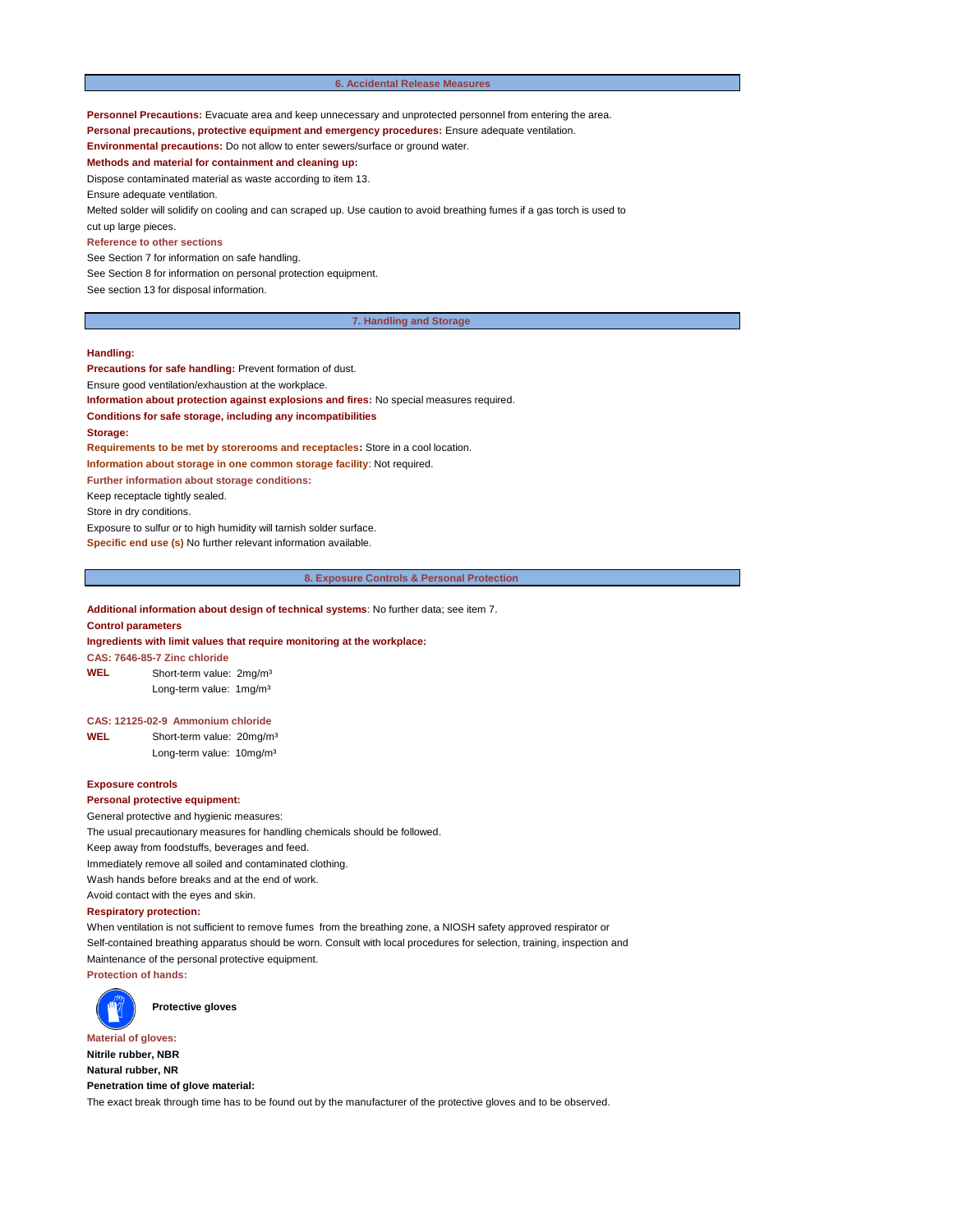

**Face Shield or Safety glasses**

# **Apron**

#### **9. Physical & Chemical Properties**

**Information on basic physical and chemical properties General Information Appearance Form:** Liquid **Color:** Colorless to light yellow **Odor:** Mild **pH-value at 20 °C:** 4 **Change in condition Melting point/melting range:** Undetermined. **Boiling point/ Boiling range:** 104⁰C **Flash point:** Undetermined. **Self- igniting:** Product is not self igniting. **Danger of explosion:** Product does not present an explosion hazard. **Density at 20<sup>°</sup>C (68<sup>°</sup>F): 1.51 g/cm<sup>3</sup> Vapor pressure at 20 C:** 23 hPa **Solubility in / miscibility with water:** Fully miscible.

## **10. Stability & Reactivity**

## **Reactivity**

**Chemical stability**

Thermal decomposition /conditions to be avoided: No decomposition if used according to specifications.

**Possibility of hazardous reactions:** No dangerous reactions known.

**Conditions to avoid:** No further relevant information available.

**Incompatible materials:** Strong acids, strong oxidizers.

**Hazardous decompositions products:** 

Zinc oxides

**11. Toxicological Information** 

## **Information on toxicological effects**

**Acute toxicity:**

LD/LC50 values that are relevant for classification:

**CAS: 7646-85-7 Zinc Chloride**

Oral : LD50 350 mg/kg (rat)

**CAS: 12125-02-9 Ammonium Chloride**

Oral : LD50 1650 mg/kg (rat)

**Primary irritant effects:**

**Skin corrosion/irritation:** Strong caustic effect on skin and mucous membranes.

**Serious eye damage/irritation:** Strong irritant with the danger of severe eye injury.

**Additional toxicological information:**

The product shows the following dangers according to the calculation method of the General EU Classification Guidelines Harmful

Corrosive

Irritant

Swallowing will lead to a strong caustic effect on mouth and throat and the danger of perforation of esophagus and stomach.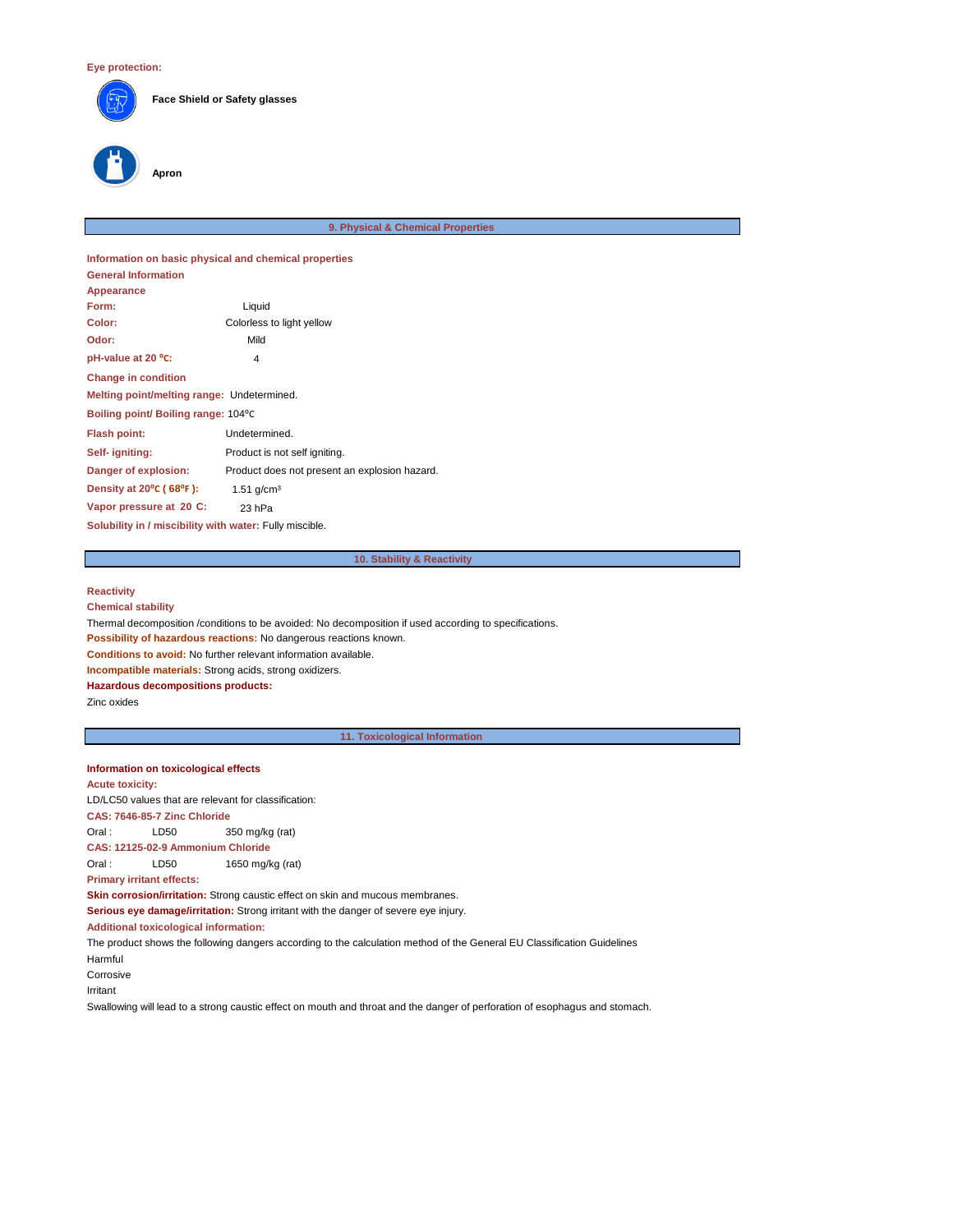## **12. Ecological Information**

**Toxicity:** No ecotoxicity data was found for the product.

**Aquatic toxicity:** No environmental information found for this product.

**Additional ecological information**

## **General notes:**

Do not allow undiluted product or large quantities of it to reach ground water, water course or sewage system.

Danger to drinking water if even small quantities leak into the ground.

**Result of PBT and vPvB assessment**

**PBT:** Not applicable.

**VPvB:** Not applicable.

## **13. Disposal Considerations**

## **Waste treatment methods**

**Recommendation:**

Must not be disposed of together with household garbage. Do not allow product to reach sewage system.

Disposal must be made in accordance with official regulations.

**Uncleaned packaging's**

**Recommendations:** Disposal must be made in accordance with official regulations.

| <b>14. Transport Information</b>               |                                                                           |  |  |  |
|------------------------------------------------|---------------------------------------------------------------------------|--|--|--|
|                                                |                                                                           |  |  |  |
| <b>UN-NUMBER</b>                               |                                                                           |  |  |  |
| <b>IMDG, IATA</b>                              | <b>UN1840</b>                                                             |  |  |  |
| <b>UN proper shipping name</b>                 |                                                                           |  |  |  |
| ADR, IMDG, IATA                                | UN1840, CORROSIVE LIQUID, ACIDIC, INORGANIC, N.O.S. (ZINC CHLORIDE),8,111 |  |  |  |
| <b>Transport hazard class (es)</b>             |                                                                           |  |  |  |
| ADR, IMDG, IATA                                |                                                                           |  |  |  |
|                                                |                                                                           |  |  |  |
| <b>Class</b>                                   | 8 Corrosive substances.                                                   |  |  |  |
| Label                                          | 8                                                                         |  |  |  |
| <b>Packing group</b>                           |                                                                           |  |  |  |
| ADR, IMDG, IATA                                | Ш                                                                         |  |  |  |
| <b>Environmental hazards:</b>                  | Not applicable.                                                           |  |  |  |
| <b>Marine pollutant:</b>                       | No                                                                        |  |  |  |
| <b>Special precautions for user</b>            | Not applicable.                                                           |  |  |  |
| Danger code (kemler):                          | 80                                                                        |  |  |  |
| <b>EMS Number:</b>                             | F-A, S-B                                                                  |  |  |  |
| <b>Segregation groups</b>                      | Acids                                                                     |  |  |  |
| <b>Transport in bulk according to Annex II</b> |                                                                           |  |  |  |
| of MARPOL73/78 and the IBC Code:               | Not applicable.                                                           |  |  |  |
| <b>Transport/Additional information:</b>       |                                                                           |  |  |  |
| <b>Limited quantities (LQ)</b>                 | 5L                                                                        |  |  |  |
| <b>Excepted quantities (EQ)</b>                | Code: E1                                                                  |  |  |  |
|                                                | Maximum net quantity per inner package: 30 ml                             |  |  |  |
|                                                | Maximum net quantity per outer package: 1000 ml                           |  |  |  |
| <b>Transport category</b>                      | 3                                                                         |  |  |  |
| <b>Tunnel restriction code</b>                 | E                                                                         |  |  |  |
| <b>IMDG</b>                                    |                                                                           |  |  |  |
| <b>Limited quantities (LQ)</b>                 | 5L                                                                        |  |  |  |
| <b>Excepted quantities (EQ)</b>                | Code: E1                                                                  |  |  |  |
|                                                | Maximum net quantity per inner package: 30 ml                             |  |  |  |
|                                                | Maximum net quantity per outer package: 1000 ml                           |  |  |  |
| <b>UN</b> " Model Regulation" :                | UN1840, CORROSIVE LIQUID, ACIDIC, INORGANIC, N.O.S. (ZINC CHLORIDE),8,III |  |  |  |